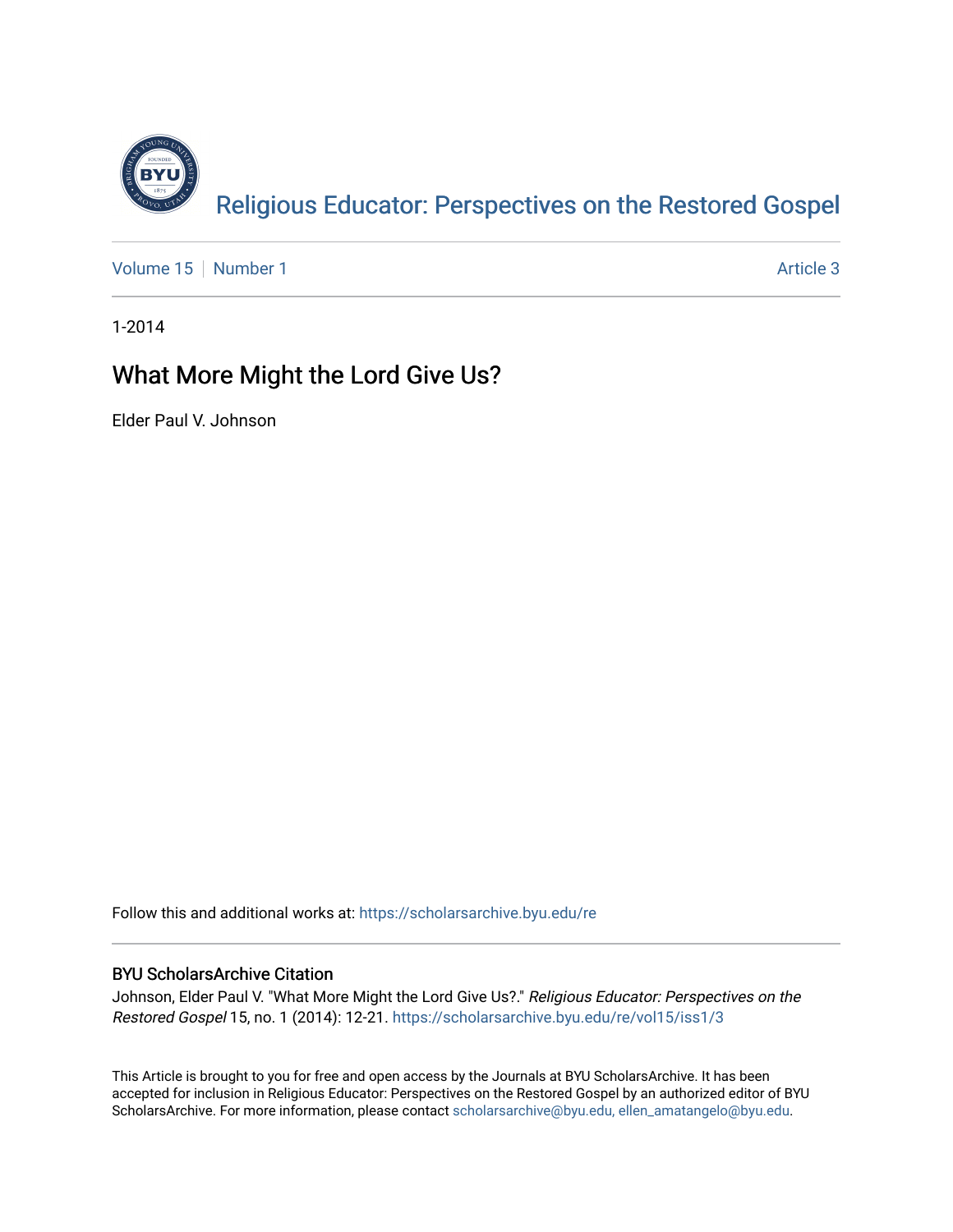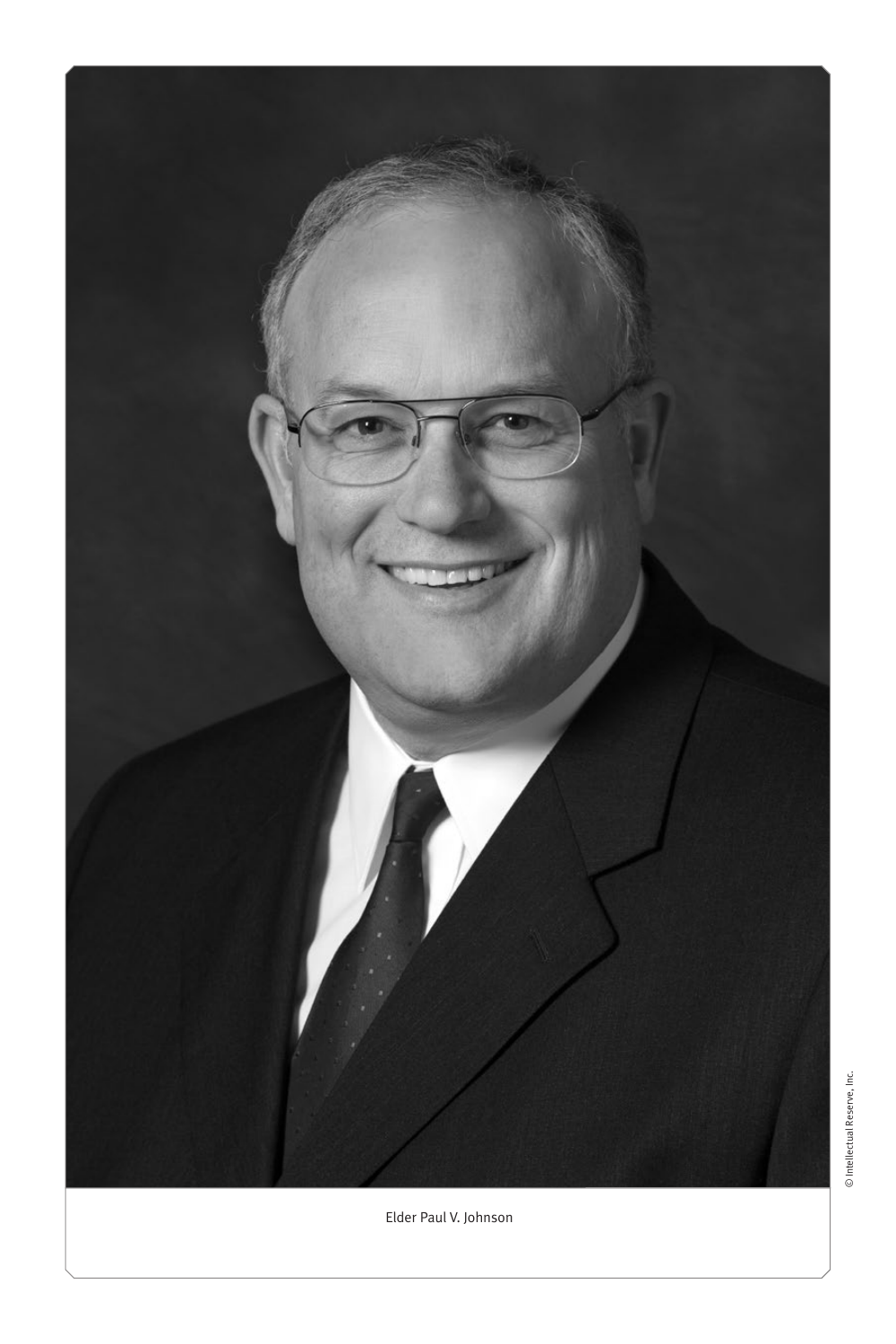## *What More Might the Lord Be Willing to Give Us?*

## elder paul v. johnson

Elder Paul V. Johnson is Commissioner of the Church Educational System and a member of the Seventy of The Church of Jesus Christ of Latter-day Saints.

*From a Seminaries and Institutes of Religion satellite broadcast on August 6, 2013.*

Less than two weeks before the Evening with a General Authority broad-<br>Cast, the announcement had been made that a high school run by the Church in Mexico City was to become a missionary training center, and I was so touched by the response of our employees and the students to the announcement that I decided to address the topic of responding appropriately to change.

Now that campus is a fully functioning MTC, and the smooth transition was facilitated by Seminaries and Institutes of Religion employees and students who not only accepted the decision but helped to bring this transition about. The students even created a booklet with a welcome and some encouraging words, as well as phrases in both English and Spanish, to help the missionaries through their first few days. They left the booklets in the dorm rooms as gifts to those who would be coming.

After that broadcast I had several people tell me they thought I was preparing the audience for a major announcement. That was not the case, but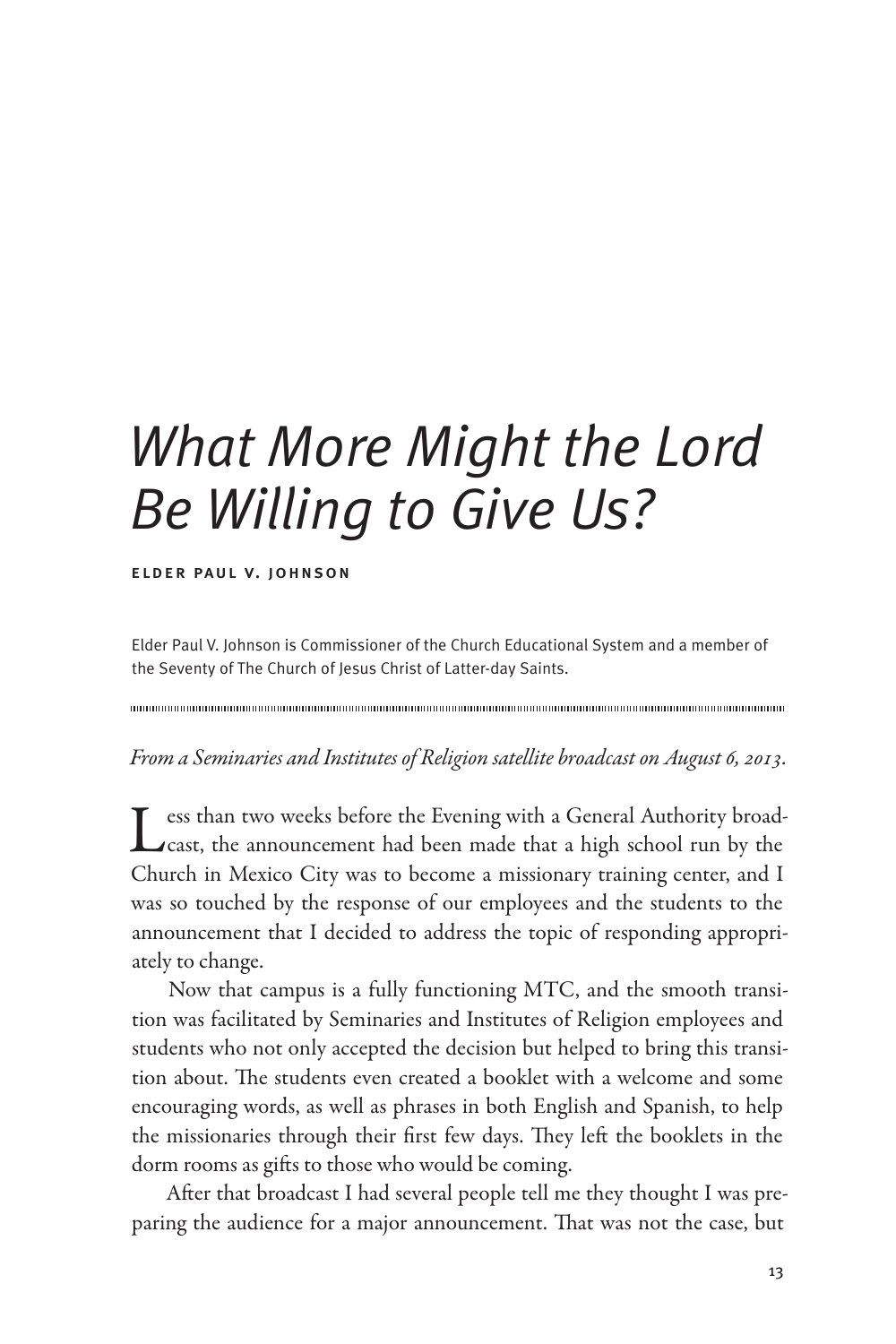there is always some type of change happening in the kingdom, in seminaries and institutes, and in our personal lives. For example, the announcement of the missionary age change less than a year ago has had a tremendous impact on many different fronts, including the Church Educational System, both in our seminaries and institutes and our institutions of higher education. It affected our family profoundly, since we now have a daughter serving a mission, who left as a nineteen-year-old.

We all face change, and how we respond will affect our personal happiness and our ability to follow the will of the Lord and contribute as the kingdom rolls forth. So today I would like to delve a little deeper into the topic of responding to change.

One of the great examples that contrasts different ways of dealing with change is found in the transition after the law of Moses was fulfilled among the people of the Book of Mormon and that same transition among the people of the New Testament.

Abinadi explained some background of the law of Moses:

It is expedient that ye should keep the law of Moses as yet; but I say unto you, that the time shall come when it shall no more be expedient to keep the law of Moses. .

It was expedient that there should be a law given to the children of Israel, yea, even a very strict law; for they were a stiffnecked people, quick to do iniquity, and slow to remember the Lord their God;

Therefore there was a law given them, . . . a law which they were to observe strictly from day to day, to keep them in remembrance of God and their duty towards him. (Mosiah 13:27, 29–30)

Nephi explained the place of the law of Moses in the context of the doctrine of Christ:

For we labor diligently to write, to persuade our children, and also our brethren, to believe in Christ, and to be reconciled to God; for we know that it is by grace that we are saved, after all we can do.

And, notwithstanding we believe in Christ, we keep the law of Moses, and look forward with steadfastness unto Christ, until the law shall be fulfilled. . . .

And after the law is fulfilled in Christ, . . . they need not harden their hearts against him when the law ought to be done away. ( $2$  Nephi  $25:23-24$ ,  $27$ )

The people in the Book of Mormon clearly knew the law would be fulfilled, and the time would come when the law would be done away. In fact, the one challenge they had in the transition from the law of Moses was that some of them thought they should cease observing the law before it was completely fulfilled (see 3 Nephi  $1:24-25$ ).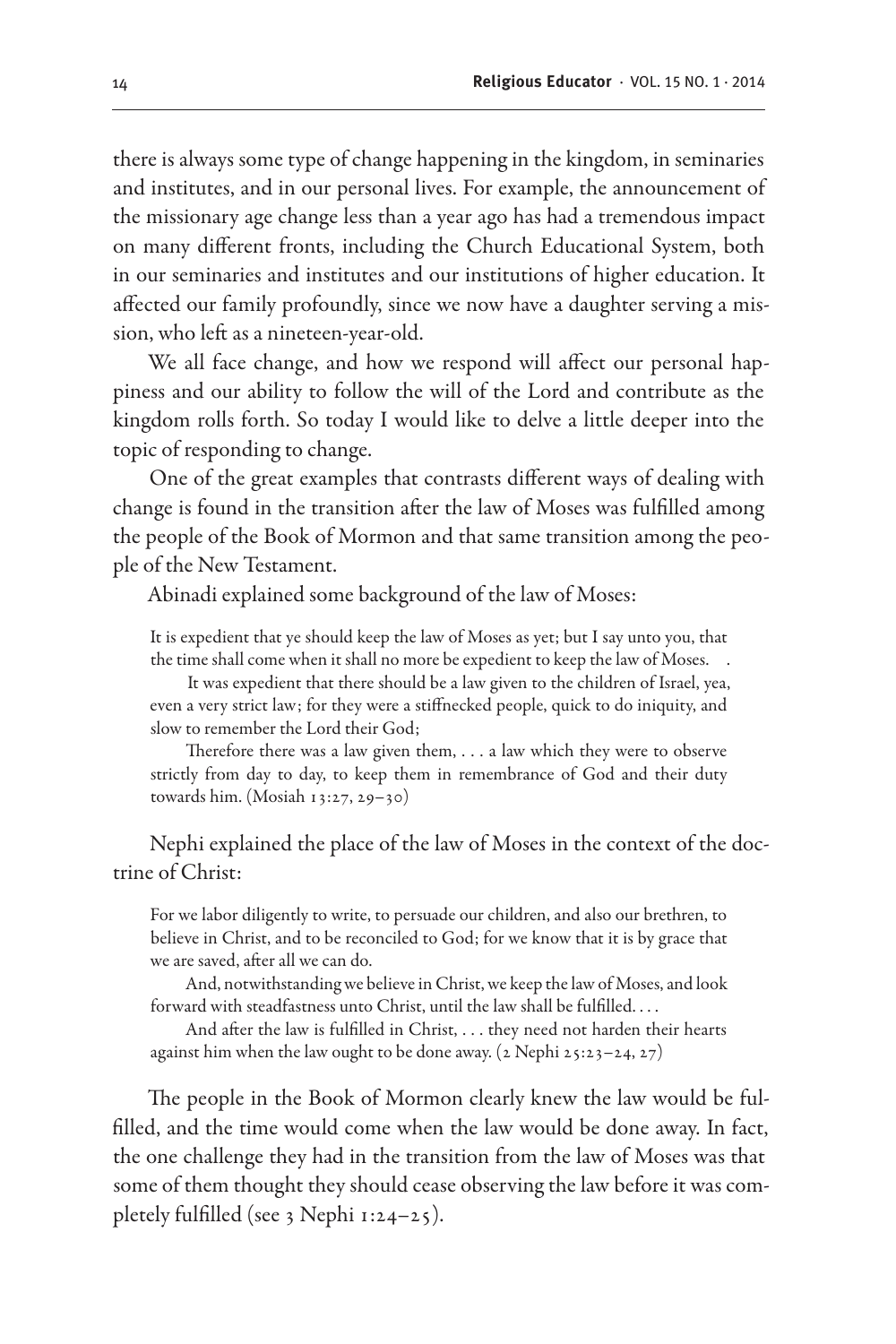The Book of Mormon people's understanding of the proper place of the law and the smooth transition from the law after it was fulfilled is in stark contrast to what happened in the New Testament. Among the Jews of the New Testament, there didn't seem to be a general understanding that the law would ever be superseded. In addition, the law was meant to bring focus on the Savior—the Lawgiver—and that focus was lost to many, partly because of oral traditions and unauthorized additions to the requirements of the law. Many looked beyond the mark (see Jacob  $4:14-15$ ) and missed the Savior of the world. Ironically, a corrupted interpretation of the law was used to condemn the very lawgiver Himself.

With the completion of the atoning sacrifice and the Resurrection, the law of Moses was fulfilled, and members of the Church were not under obligation to follow it. However, the law was so ingrained in the members and leaders of the Church that the question of what to require of Gentile converts to Christianity became a contentious and difficult issue. Could they come directly into the Church, or were they expected to adhere to the requirements of the ceremonial law?

A council of Apostles and elders was convened to determine how to consider this matter (see Acts 15:6). After some disputing, Peter reminded the group that "the Gentiles . . . should hear the word of the gospel" (Acts 15:7) and that God "put no difference between us and them" (Acts 15:9). This was in reference to the revelation he received in the case of Cornelius (see Acts 10).

The decision was made to send letters to the Gentiles explaining a few things they should do but also explaining that they were not required to keep the law of Moses (see Acts 15:22–29). The decision of this council was, in effect, a half step. They could have sent a letter to all members of the Church, whether they were Jewish members or gentile members, explaining that the law had been fulfilled and no one was under obligation to keep the ceremonial law any longer. Why didn't they do that? Why a half step instead of a full stride?

I wasn't in that council and don't know every particular, but it seems one reason was because the members of the Church and other Jews around them were not ready and would not accept that drastic a change. Sometime later, when Paul returned to Jerusalem, he met with James and the elders. They explained to Paul that "many thousands of Jews . . . believe; and they are all zealous of the law" (Acts 21:20). So, even members of the Church were still keeping the law after it was fulfilled.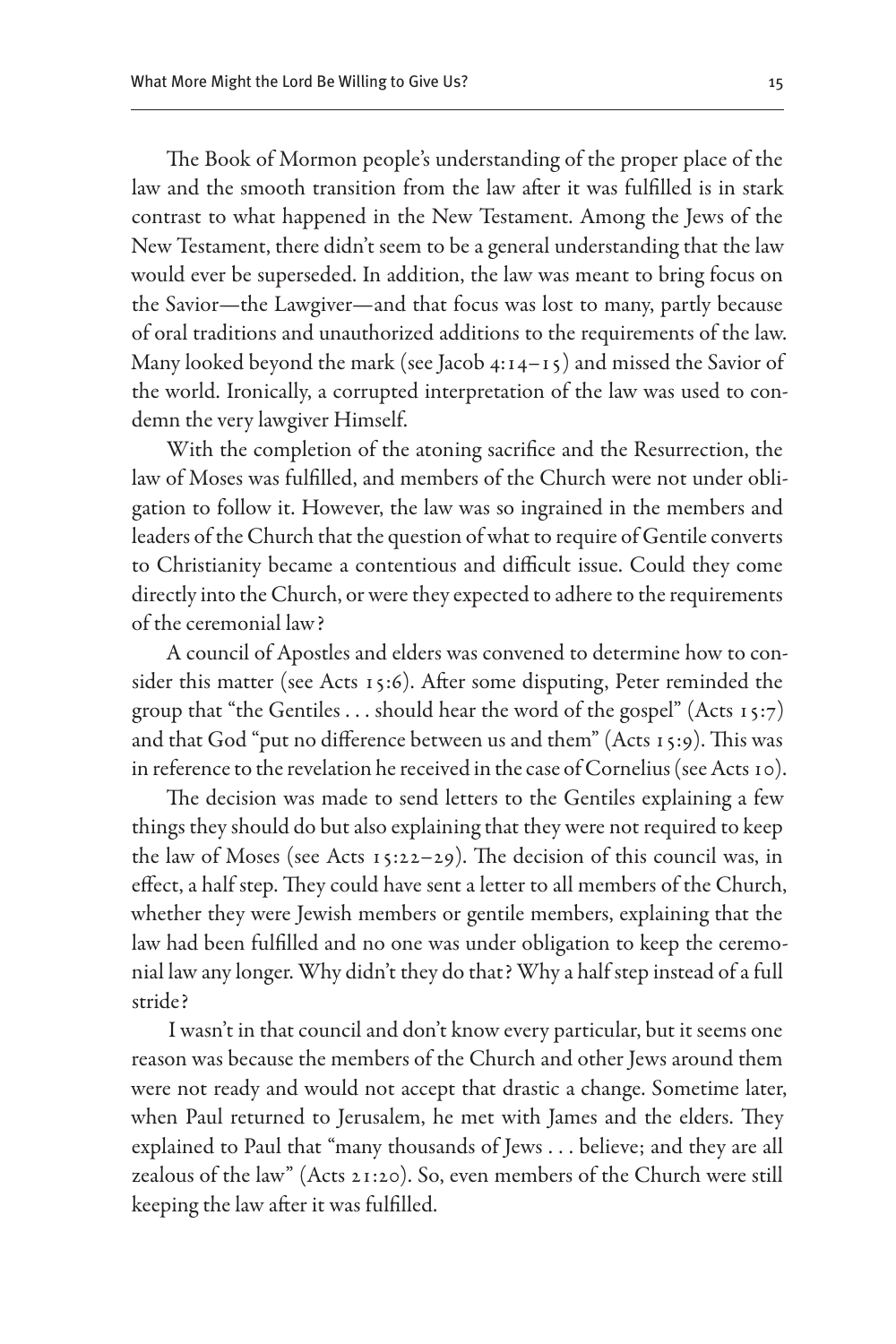James and the others asked Paul to follow some ceremonial rituals with some others before entering the temple so that the people would see that he was still willing to observe the law. Again, why would they do this if the law was fulfilled and observing it was no longer required? Well, they were not ready to handle the full truth at the time.

Elder Bruce R. McConkie explained, "The Lord was giving gospel truths to them line upon line, precept upon precept. It was better to have them in the Church, seeking the Spirit, striving to keep the commandments, and trying to work out their salvation, than to leave them without the fold until they gained a full knowledge of all things."1

In this particular instance, just the accusation that Paul had taught against the law and brought Gentiles into the temple caused such an uproar that a mob of the Jews took Paul from the temple and were beating him and would have killed him had the Roman soldiers not intervened (see Acts 21:22–33). The Jews at the time were so steeped in the law they couldn't get over the stumbling block that really was the chief cornerstone. In fact, the truth seemed like apostasy to them. Even some members of the Church were still zealous of the law after it had been fulfilled, and they expected others should be the same. This caused dissention and was a central issue for the early Church.

Do we want to be the ones the Brethren have to make concessions to because we are so steeped in tradition? Because of the misunderstanding and weakness of some Saints in those days, half-step decisions had to be made. In fact, the leaders were inspired to make them in order to bring the Church along line upon line, precept upon precept. What more might the Lord be willing to give us if we are humble and willing to change rather than resistant?

An example from medical history illustrates the danger of resisting change because of being steeped in tradition. In the nineteenth century, before germ theory was understood, there were different ideas about how infectious diseases were spread. A Hungarian doctor, Ignaz Semmelweis, observed a different rate of death by childbed fever between two clinics in the hospital where he worked. He noted that the only major difference between the two clinics was the people who worked at each. The clinic that had a higher mortality rate was used as a teaching setting for doctors, and those doctors also performed autopsies on cadavers as part of their training. The other clinic was for training midwives and did not include contact with cadavers.

Dr. Semmelweis concluded that the doctors' hands were transmitting something from the cadavers to the mothers as the doctors went from one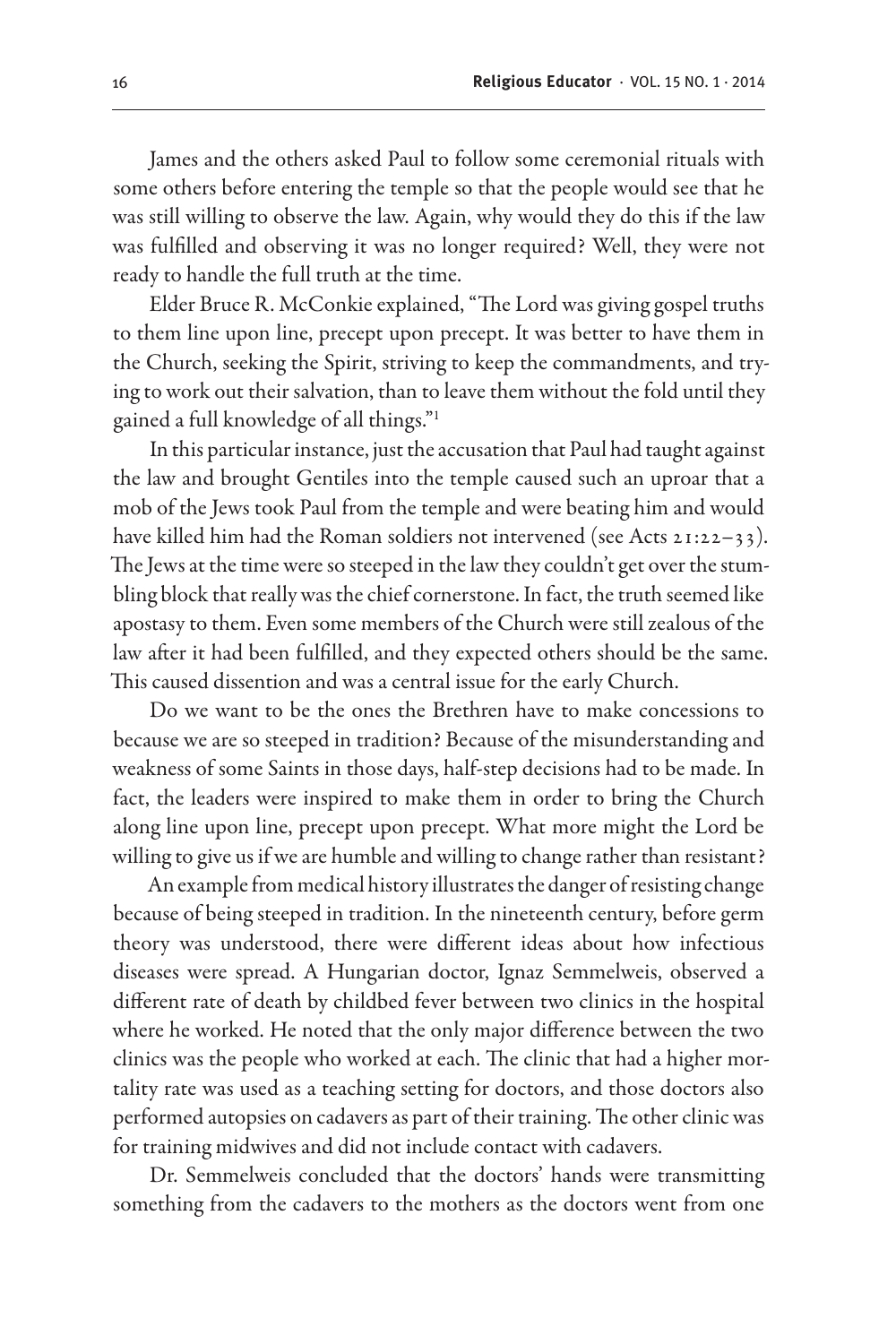

Before germ theory was fully understood, doctors did not accept the early evidences or the recommendations that they should properly wash their hands. As more evidence was brought to light, the medical profession began making changes in procedures.

activity to the other without washing their hands. He recommended that doctors wash their hands in a chlorinated lime solution before attending to a birth. After he implemented this procedure in his hospital, death from childbed fever dropped dramatically.

But the medical profession, in general, did not accept the recommendations from Dr. Semmelweis. In fact, some of the doctors were offended to think that they could actually be spreading disease. It wasn't until Louis Pasteur and others conducted more formal experiments and offered more concrete proof that the medical profession began making changes in procedures. There are now thorough washing and scrubbing techniques for operating rooms, along with very sanitary conditions to prevent infection, but these changes were not easily made because of the stubbornness of many in the medical profession at the time.

Besides actively resisting change, we can affect others' experiences by the way we approach things. Sometimes when we are trying to implement or emphasize something, we may oversell it and put it in a more central position than it should be and even confuse means and ends. Some believe this was a factor in the misunderstandings about the law of Moses in biblical times.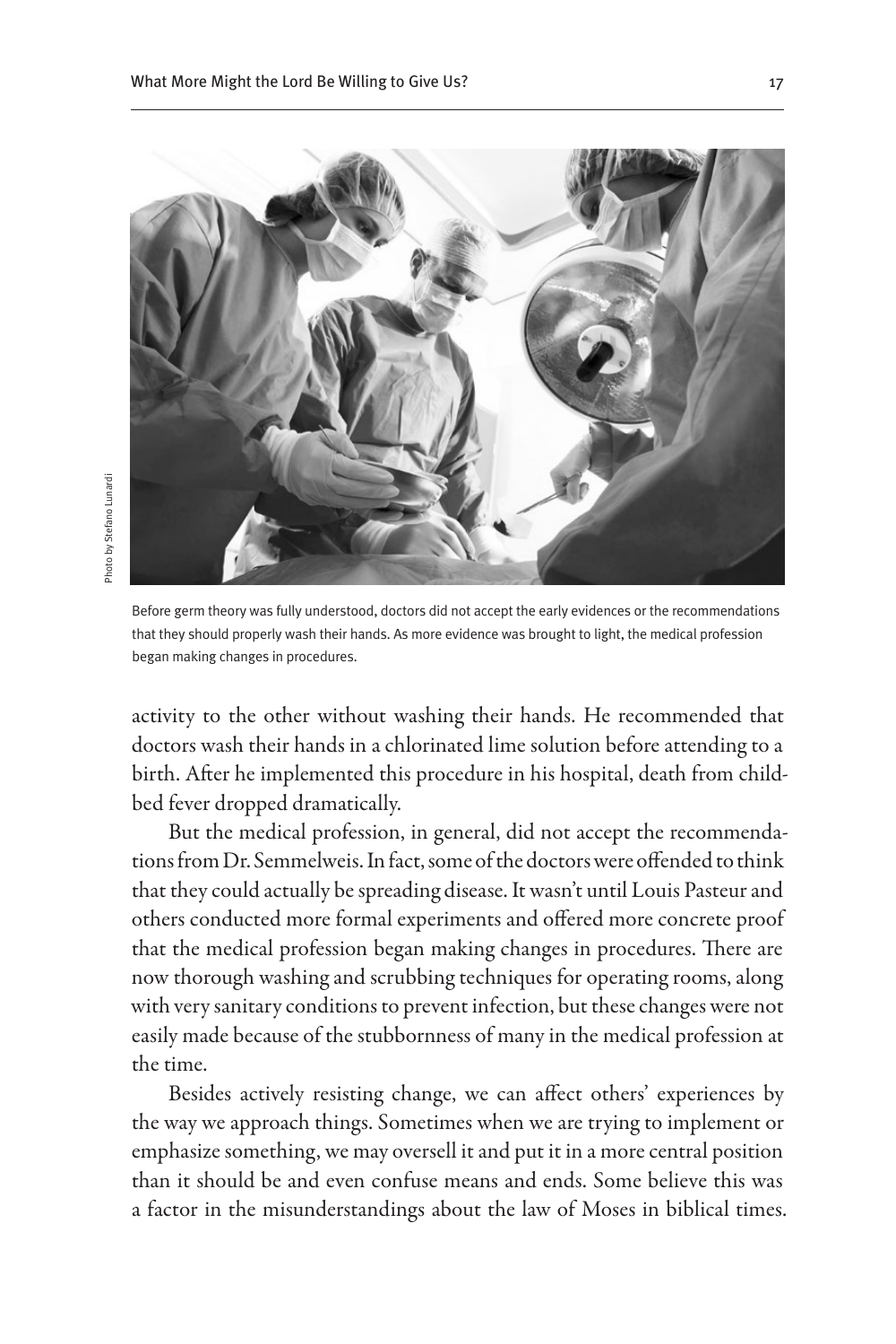When the Jews were taken into captivity by the Babylonians, there may have been additions to and shifts in focus about the law. This was probably done in an effort to help the people keep themselves from the sins of the nations around them, but the long-term effect detracted from a true understanding of the purpose of the law. The focus became the law itself rather than "[keeping] them in remembrance of God and their duty towards him" (Mosiah 13:30).

My hope is that we in the Church Educational System don't become stumbling blocks to the progress of the kingdom in any way. Is it possible to inadvertently contribute to resistance to needed change? How can we avoid doing this?

There has been an exciting change this past year with teaching the youth of the Church with the new *Come, Follow Me* resources for teaching. When we were working with the Young Women, the Young Men, and the Sunday School presidencies on this change in approach, we discussed what each organization could do to best help the youth. Now, what if the decision had been made that we in Seminaries and Institutes would teach conceptually rather than using sequential scripture teaching? Could we have made the transition smoothly? In our discussions it was felt that our best contribution would be to continue to teach the scriptures sequentially, but what if a different decision had been made? How would we have reacted?

I have been thinking about the use of scriptures in our classes. We don't have a policy about the use of electronic versions of scriptures on phones or tablets in our classes, and we leave that decision to the teachers or faculties. There may be good reasons for the decision one way or the other. For example, someone may decide it is too disruptive to have students use phones or tablets in class. This may be a fully justified decision, but it could be harmful to try to sell the decision by implying in some way that studying the scriptures with a physical book is the only true way to do it. The medium on which we find the word is less important than the impact of the word on our souls. Would we be better off if students were studying the scriptures from plates of gold or brass or from parchment or papyrus? Each medium has its advantages and disadvantages. For example, it can be tough to mark and transport metal plates, but they sure last a long time, and you never need to recharge them!

The central issue is the word of God and not the medium on which it is found. What if some teacher has left the impression that one cannot truly study and use the scriptures if they are in an electronic form, and then the students become missionaries and begin using a tablet for their scripture study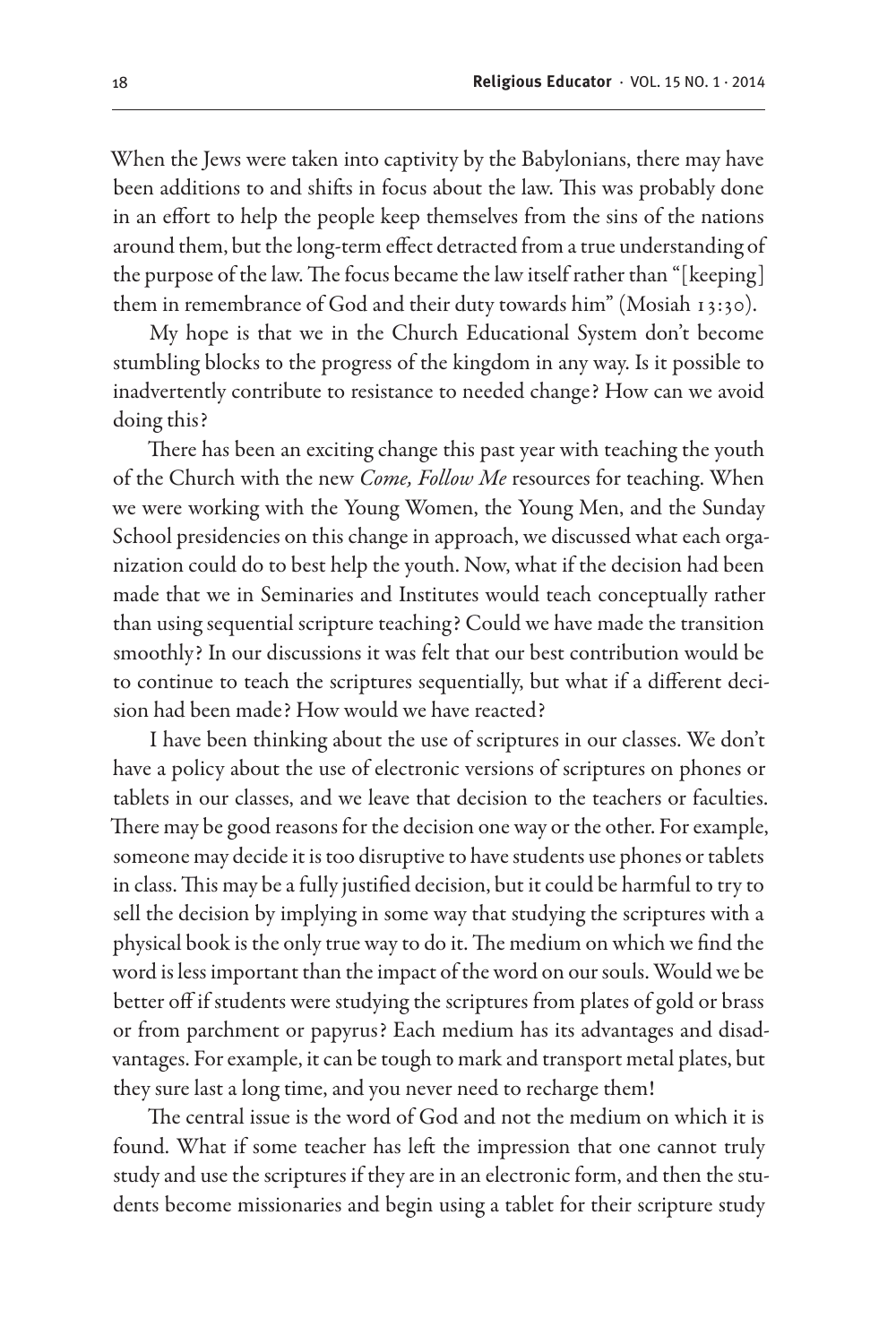and teaching? We wouldn't want them to think they could only experience a lower level of scripture study because they are using the electronic version.

There may also be teachers, in an attempt to utilize technology they find advantageous, that send the message to students or colleagues that unless they are studying the scriptures in a digital format, they are not doing it correctly. As far as the effect of the word on lives is concerned, one source for the scriptures is not inherently better than another. Each has advantages and disadvantages, but we shouldn't put the idea in a young mind that one medium is inferior for study to another. The advantage all have is that they make available the sacred word and can help change lives.

In the New Testament, many had lost sight of the purpose and intent of the law of Moses. In fact, the Savior pointed out that the scribes and Pharisees sometimes used the law or the additions to the law to sidestep the purpose or intent of the law (see Matthew 15:1–9; 23:13–33; Mark 2:23–28). We should be careful we don't do the same with employment and other policies in Seminaries and Institutes of Religion. They are meant to help us focus on our objective and to function properly. If personnel lose sight of the intent of the policies and instead look at them for how they can benefit themselves, they can end up looking for loopholes or using the policies in some legalistic way to get what they want. They would be trying to use the letter of the law to violate its spirit. We avoid this when we keep our hearts focused on our objective.

Sometimes we assume that an inspired idea or policy can never be changed. Well, there are numerous examples of inspired ideas that were right for a certain time and place but were later changed. The law of Moses was given by the Lord and was the right thing while it was in force. For years in this dispensation, there were regional representatives and Assistants to the Twelve. These positions were important for that time period in the Church, but the change from regional representatives and Assistants to the Twelve to the current use of the Seventy was also inspired. Sometimes we feel that a change somehow casts a bad light on things that have gone before, but that isn't the case.

When a new policy comes, I invite you to respond with a spirit of seeking to understand rather than to criticize. Decisions are made with the intent to bless our students, their families, and priesthood leaders, as well as helping those who work and serve in Seminaries and Institutes of Religion. Please ask questions when you don't understand a decision but do so assuming good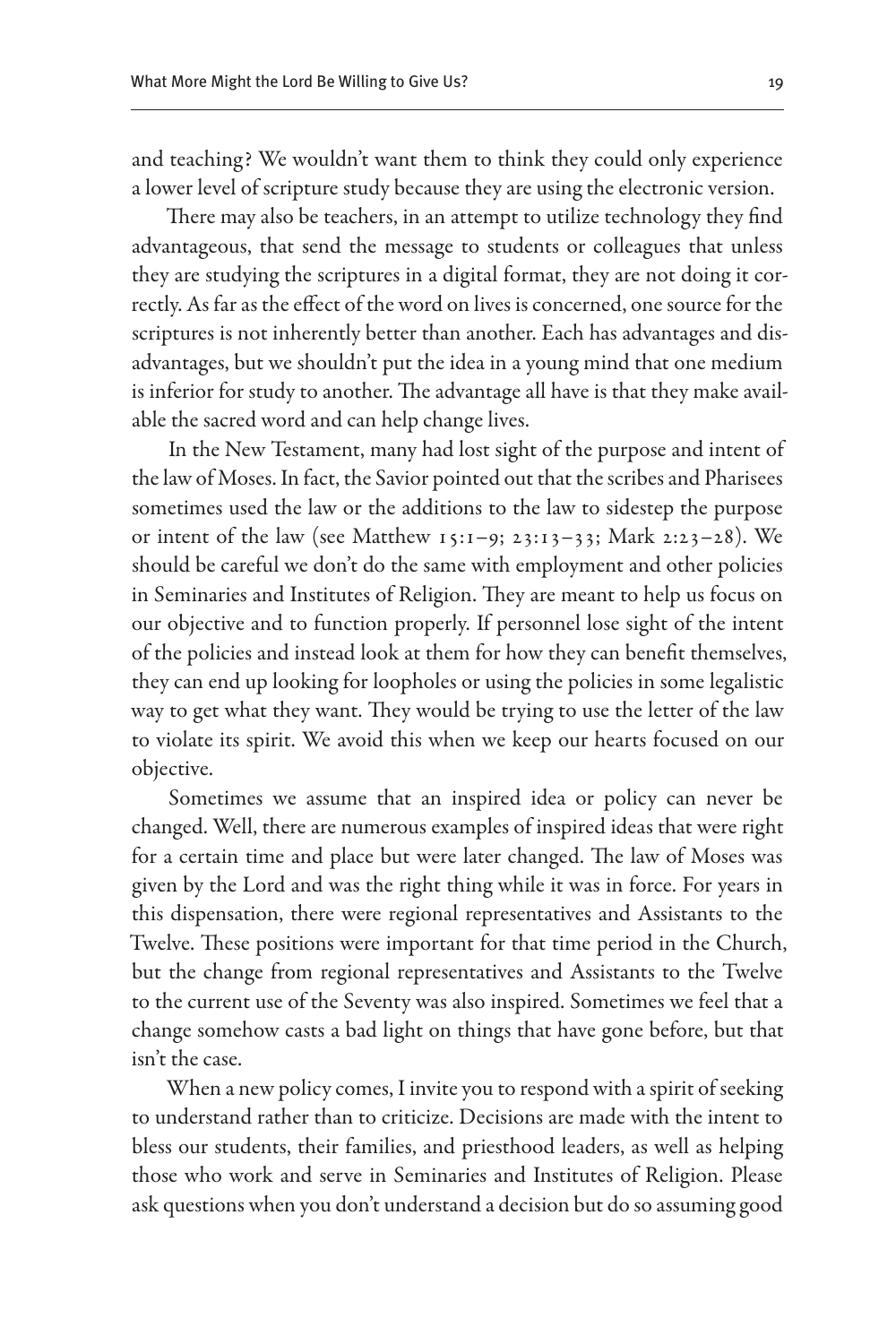intent and with a desire to understand rather than to find something to murmur about. As we do this, we invite the Spirit to teach us.

When something new comes along in our lives, we should try to be open and view the possibilities in a good light. Many times, changes in assignments or callings fall into this category. Many teachers have accepted changes in their assignments or locations, including moving from institute to seminary, and others have remained in their assignments when they desired a change. I wish to thank them! While personal desires are considered in making assignments, it is so nice to be able to do what is right for this work without worrying that our employees will react poorly when given their assignments.

When we are familiar with one set of circumstances, it can be difficult for many of us to sense the potential good a change can bring when we can't see clearly down the road. Think of comparing the automobile with the horse and buggy in the very early 1900s. The horse and buggy had been developed and improved for hundreds of years and was at the pinnacle of its development. The automobile was in its infancy, and there were problems with breakdowns, finding fuel, and a poorly developed highway system. But there were visionaries at the time that could sense the potential of the automobile in the future, after it had had some time to develop.

Many things can and will change in the future. How can we be ready to move forward with needed changes and not get so entrenched that proper change seems like apostasy to us? We face change in the Church, in Seminaries and Institutes, and sometimes, most challengingly, in our families and personal lives.

The real test comes when there is a change to something that is near to our hearts—something about which we feel strongly. It isn't much of a test if it doesn't tug at our heartstrings or raise anxiety in our souls. Each of us will face these types of challenges in our personal lives. How will we respond? Our willingness to accept and embrace those personal changes the Lord would have us make is an important key to our individual development.

In the end, we all want our hearts, our countenances, and even our very natures changed. Our willingness to accept and even embrace difficult things triggers the Lord's power to make these fundamental changes within us. He knows each of us and loves us perfectly. He also knows what things we most need to change, and as we submit our will to His, He is able to change us (see Alma 5:7, 12, 14).